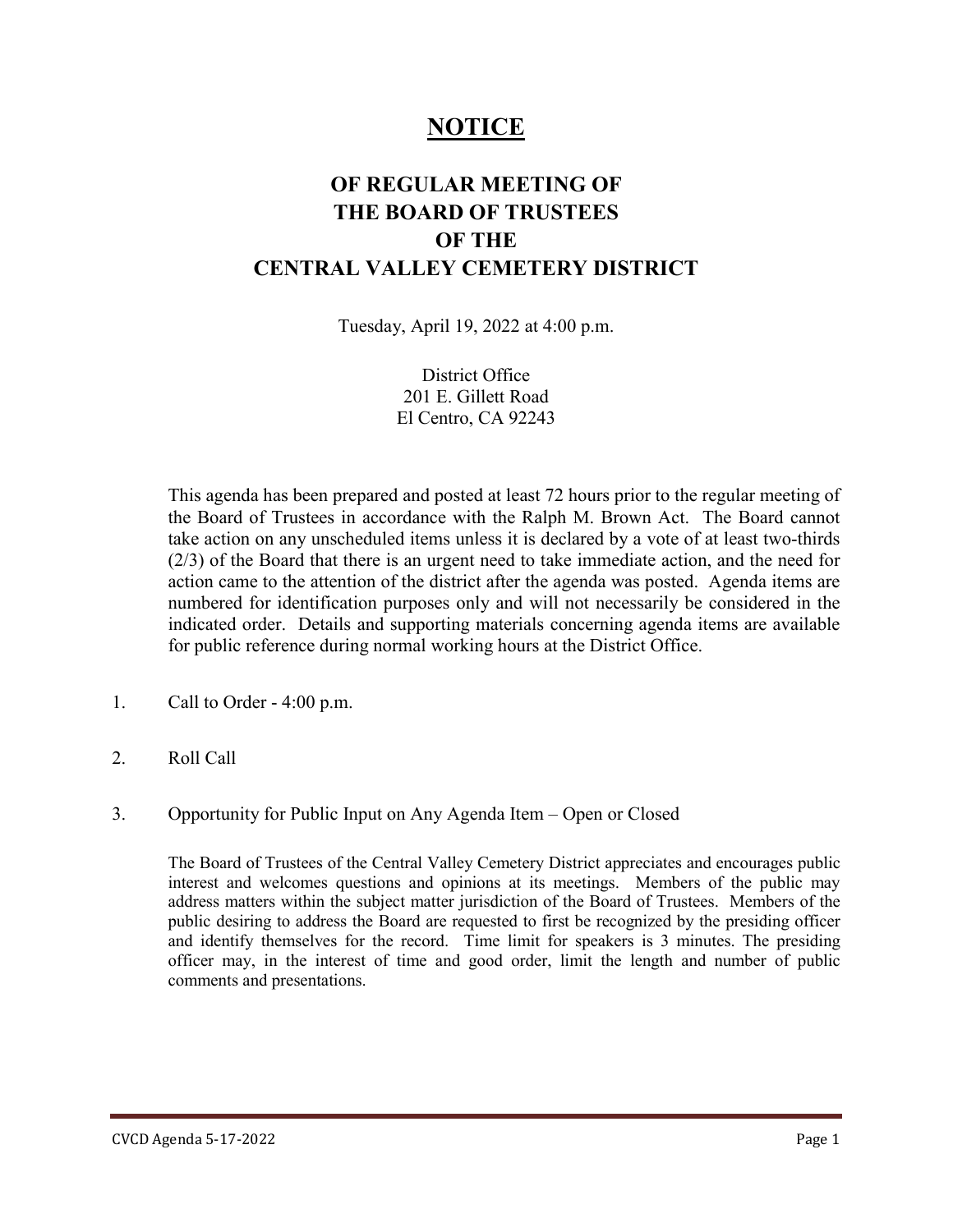#### 4. Consent Agenda Action

*All items appearing will be acted upon by one motion, without discussion.*

- 1. Minutes April 19, 2022
- 2. April:
	- **a.** General Warrants: #3483 # 3552
	- b. Payroll Warrants: Direct Deposit #2501 #2524
	- c. Payroll Warrants: #4633 #4647

#### 5. Superintendent/Safety Report Information

April:

- Safety Meeting April 12, 2022
- Topic "Hearing Conversation"
- A video was shown on "Hearing Conversation"

#### Activity Report for April 2022

| Evergreen                 | 30           |  |
|---------------------------|--------------|--|
| <b>Terrace Park</b>       | 3            |  |
| County                    | $\mathbf{I}$ |  |
| Totals                    | 33           |  |
| <b>Including Cremains</b> | 17           |  |
| Pre Needs                 | 17           |  |
| At Need                   | 13           |  |

• There were  $\underline{0}$  County burials for the month of April 2022

#### **April:**

#### Wanda Layton "Reflection Square"

|                        | Octagon | Wall |
|------------------------|---------|------|
| April Sales            |         | Q    |
| <b>April Burials</b>   | 2       |      |
| <b>Buried to Date:</b> | 51      | 129  |
| Sold to Date:          | 85      | 186  |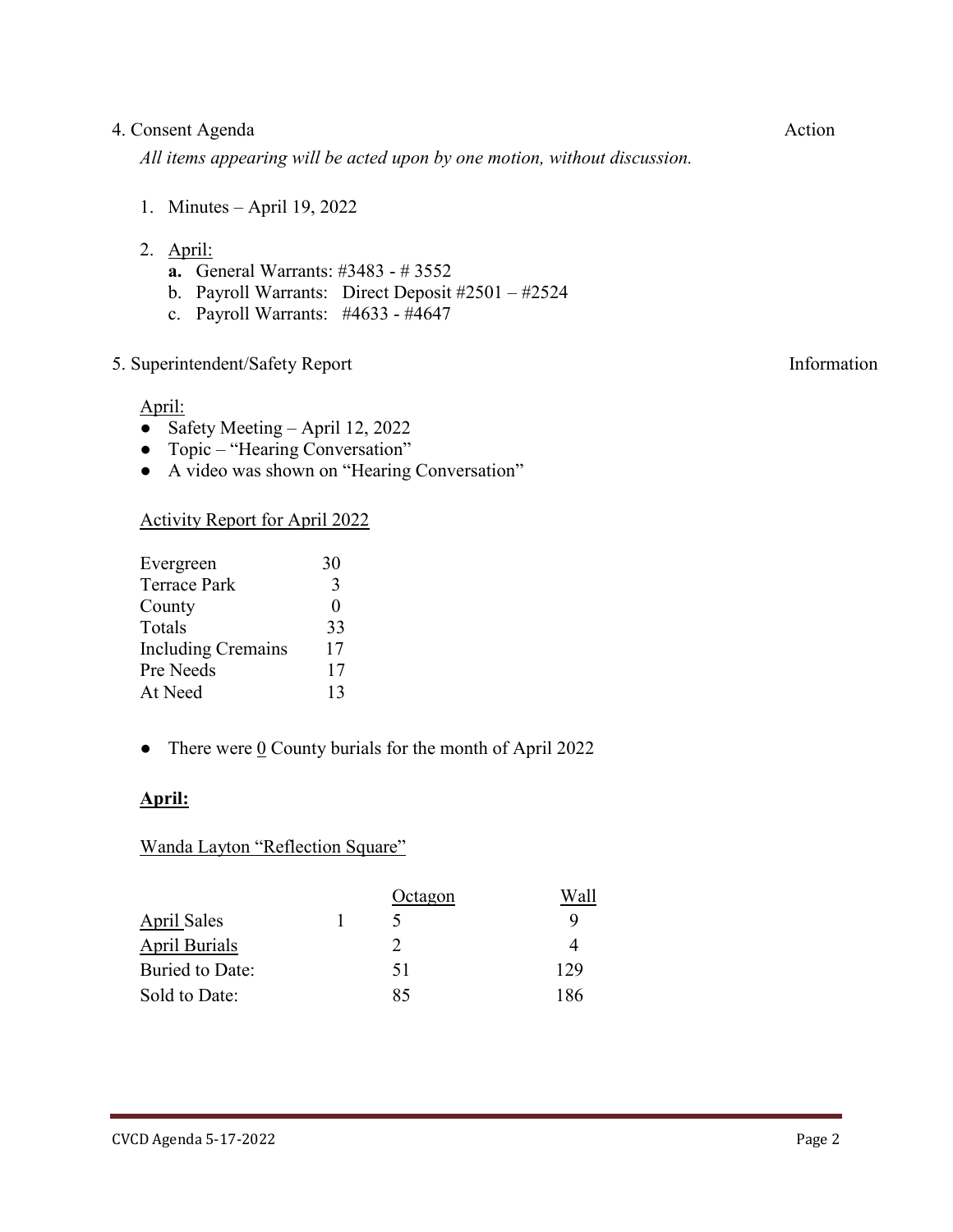### Castro Brothers "Sunset Retreat"

|                      | <b>Obelisk</b> |    |
|----------------------|----------------|----|
| <b>April Sales</b>   |                |    |
| <b>April Burials</b> |                |    |
| Buried to Date:      |                | 30 |
| Sold to Date:        |                | 30 |
|                      |                |    |

| 6. Financial Report<br>The Financial Report for the month of April 2022 will be reviewed with<br>the Board.                                                                                                                                                        | Information |
|--------------------------------------------------------------------------------------------------------------------------------------------------------------------------------------------------------------------------------------------------------------------|-------------|
| 7. Report on AB 939 & 1989 – Recycling Law<br>The Superintendent will provide a report on the new State Recycling<br>Law, AB 939 & 1989.                                                                                                                           | Information |
| 8. Authorization to Enter into Agreement with Sun Landscaping<br>The Board is requested to authorize the Superintendent to enter into an<br>agreement with Sun Landscaping to construct and install a security cage and<br>shade for the new pump at Terrace Park. | Action      |
| 9. Authorization to Enter into Agreement with Sun Landscaping<br>The Board is requested to authorize the Superintendent to enter into an<br>agreement with Sun Landscaping to replace the electrical boxes for the old<br>pumps at Terrace Park.                   | Action      |
| 10. Update on Remodeling of District House<br>The Superintendent will provide an update on the remolding project.                                                                                                                                                  | Information |
| 11. Board Discussion                                                                                                                                                                                                                                               |             |

12. Next Meeting Date – Tuesday, June 21, 2022 - @ 4:00 p.m.

### 13. Adjournment